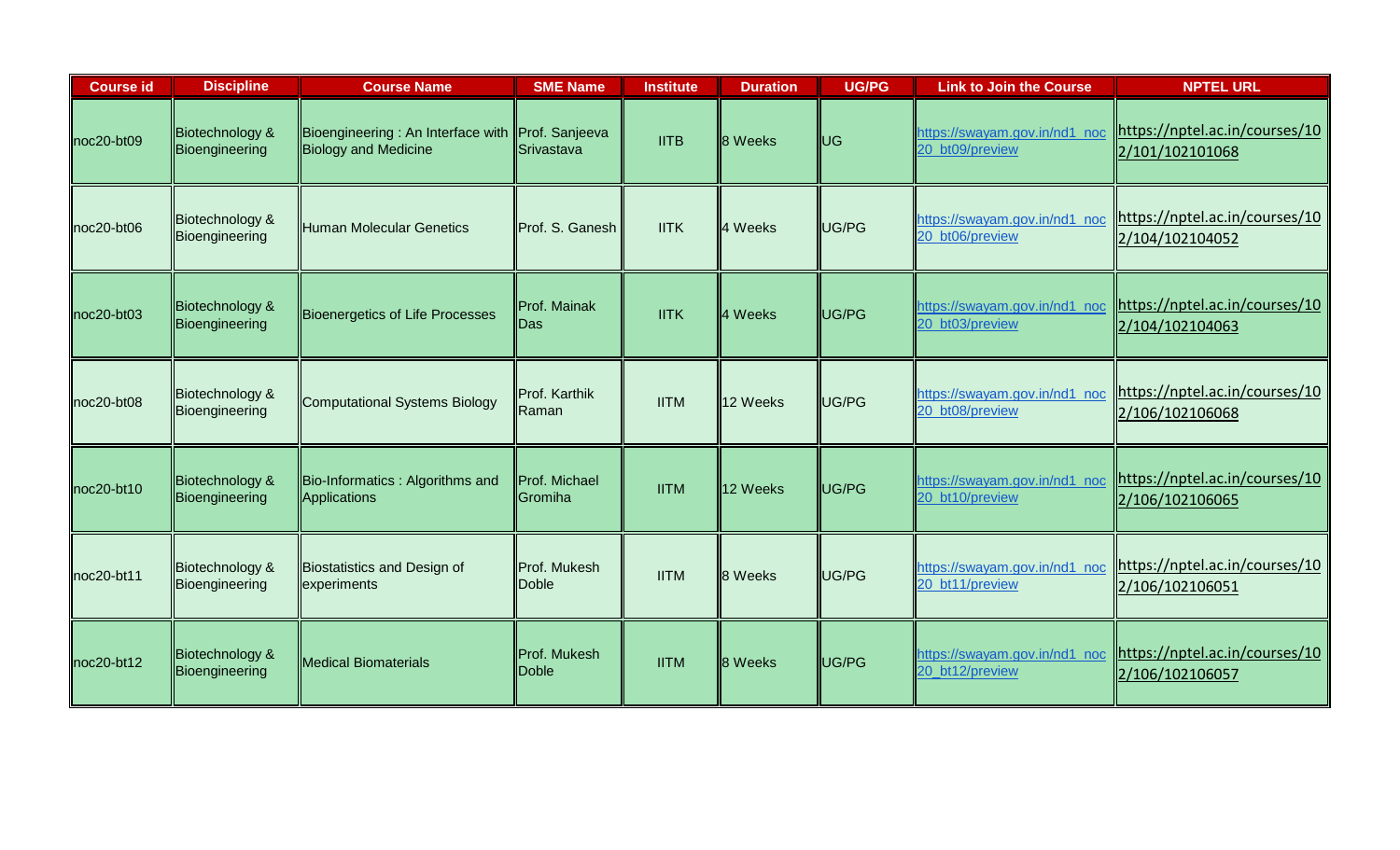| $noc20-bt13$     | Biotechnology &<br>Bioengineering | Introductory Mathematical<br><b>Methods for Biologists</b>                                             | Prof. Ranjit<br>Padinhateeri                        | <b>IITB</b>       | 8 Weeks        | UG/PG          | https://swayam.gov.in/nd1 noc<br>20_bt13/preview | https://nptel.ac.in/courses/10<br>2/101/102101067  |
|------------------|-----------------------------------|--------------------------------------------------------------------------------------------------------|-----------------------------------------------------|-------------------|----------------|----------------|--------------------------------------------------|----------------------------------------------------|
| $noc20-bt14$     | Biotechnology &<br>Bioengineering | Thermodynamics for Biological<br>Systems: Classical and Statistical K<br>Aspect                        | Prof.<br>Suraishkumar G<br>Prof. Sanjib<br>Senapati | <b>IITM</b>       | 12 Weeks       | <b>UG</b>      | https://swayam.gov.in/nd1_noc<br>20 bt14/preview |                                                    |
| noc20-bt15       | Biotechnology &<br>Bioengineering | Demystifying the Brain                                                                                 | <b>Prof. Srinivas</b><br>Chakravarthy               | <b>IITM</b>       | 4 Weeks        | UG/PG          | https://swayam.gov.in/nd1_noc<br>20 bt15/preview | https://nptel.ac.in/courses/10<br>2/106/102106066/ |
| $noc20-bt16$     | Biotechnology &<br>Bioengineering | Optical Spectroscopy and<br>Microscopy: Fundamentals of<br>optical measurements and<br>instrumentation | Prof. Balaji<br>Jayaprakash                         | <b>IISc</b>       | 12 Weeks       | <b>I</b> PG    | https://swayam.gov.in/nd1_noc<br>20 bt16/preview |                                                    |
| noc20-bt18       | Biotechnology &<br>Bioengineering | Principles and Applications of<br><b>NMR Spectroscopy</b>                                              | Prof. H. S.<br>Atreya                               | <b>IISc</b>       | 8 Weeks        | P <sub>G</sub> | https://swayam.gov.in/nd1_noc<br>20 bt18/preview | https://nptel.ac.in/courses/10<br>4/108/104108078  |
| $noc20$ -me $04$ | Biotechnology &<br>Bioengineering | Cell Culture Technologies                                                                              | Prof. Mainak<br>lDas                                | <b>IITK</b>       | <b>8</b> Weeks | <b>ll</b> PG   | https://swayam.gov.in/nd1_noc<br>20 me04/preview | https://nptel.ac.in/courses/10<br>2/104/102104059  |
| noc20-bt05       | Biotechnology &<br>Bioengineering | Introduction to Professional<br>Scientific Communication                                               | Prof. S. Ganesh                                     | <b>IITK</b>       | 4 Weeks        | <b>PG</b>      | https://swayam.gov.in/nd1 noc<br>20_bt05/preview | https://nptel.ac.in/courses/10<br>2/104/102104061  |
| $noc20-cy16$     | Chemistry                         | <b>Medicinal Chemistry</b>                                                                             | Prof. Harinath<br>Chakrapani                        | <b>IISER Pune</b> | 12 Weeks       | UG/PG          | https://swayam.gov.in/nd1_noc<br>20_cy16/preview | https://nptel.ac.in/courses/10<br>4/106/104106106  |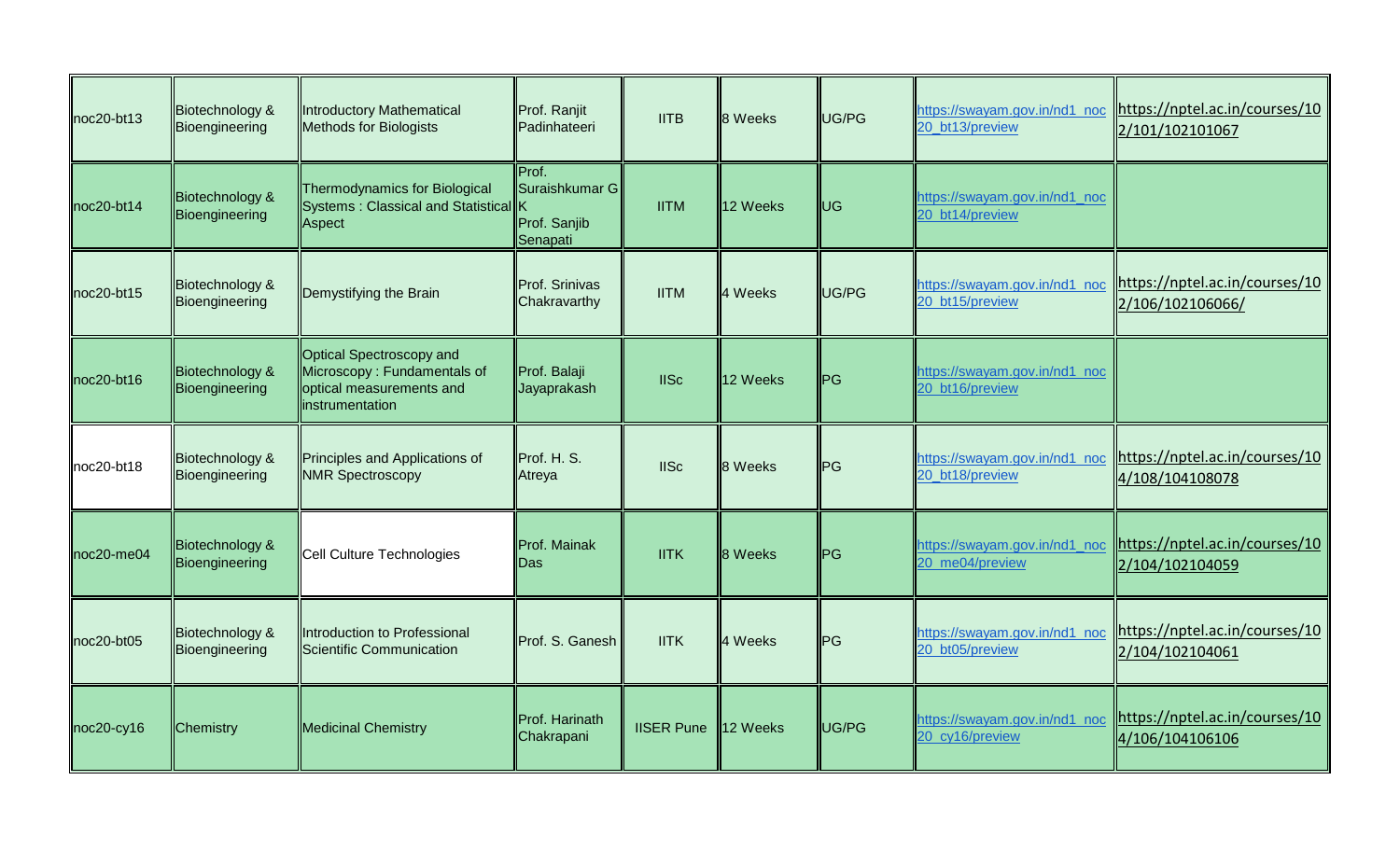| noc20-cy03   | Chemistry | Basics in Inorganic Chemistry                                             | Prof. D. Maiti            | <b>IITB</b>                  | 4 Weeks  | <b>UG</b> | https://swayam.gov.in/nd1_noc<br>20_cy03/preview |                                                                                   |
|--------------|-----------|---------------------------------------------------------------------------|---------------------------|------------------------------|----------|-----------|--------------------------------------------------|-----------------------------------------------------------------------------------|
| $noc20-cy10$ | Chemistry | Biochemistry                                                              | Prof. Swagata<br>Dasgupta | <b>IIT KGP</b>               | 12 Weeks | UG/PG     | 20 cy10/preview                                  | https://swayam.gov.in/nd1_noc   https://nptel.ac.in/courses/10<br>4/105/104105076 |
| $noc20-cy14$ | Chemistry | Basic thermodynamics: Classical Prof. Arnab<br>and Statistical Approaches | Mukherjee                 | <b>IISER Pune</b>            | 12 Weeks | <b>UG</b> | https://swayam.gov.in/nd1_noc<br>20 cy14/preview | https://nptel.ac.in/courses/10<br>4/106/104106107                                 |
| noc20-cy09   | Chemistry | <b>Advanced Chemical</b><br><b>Thermodynamics and Kinetics</b>            | Prof. Arijit<br>Kumar De  | <b>IISER Mohali</b> 12 Weeks |          | UG/PG     | https://swayam.gov.in/nd1_noc<br>20 cy09/preview | https://nptel.ac.in/courses/10<br>4/106/104106094                                 |
| $noc20-cy02$ | Chemistry | Quantitative Methods in Chemistry Srivastava                              | Prof. Aasheesh            | IISER Bhopal 12 Weeks        |          | UG        | https://swayam.gov.in/nd1_noc<br>20 cy02/preview |                                                                                   |
| noc20-cy04   | Chemistry | Ultrafast laser spectroscopy                                              | Prof. Anindya<br>IDatta   | <b>IITB</b>                  | 12 Weeks | ∥PG       | https://swayam.gov.in/nd1_noc<br>20_cy04/preview |                                                                                   |
| noc20-cy05   | Chemistry | <b>Transition Metal Organometallics</b><br>in Catalysis and Biology       | Prof. P. Ghosh            | <b>IITB</b>                  | 12 Weeks | UG/PG     | https://swayam.gov.in/nd1_noc<br>20_cy05/preview |                                                                                   |
| $noc20-cy07$ | Chemistry | <b>Essentials of Biomolecules:</b><br><b>Nucleic Acids and Peptides</b>   | Prof. Lal Mohan<br>Kundu  | <b>IITG</b>                  | 12 Weeks | ∥PG       | https://swayam.gov.in/nd1_noc<br>20_cy07/preview |                                                                                   |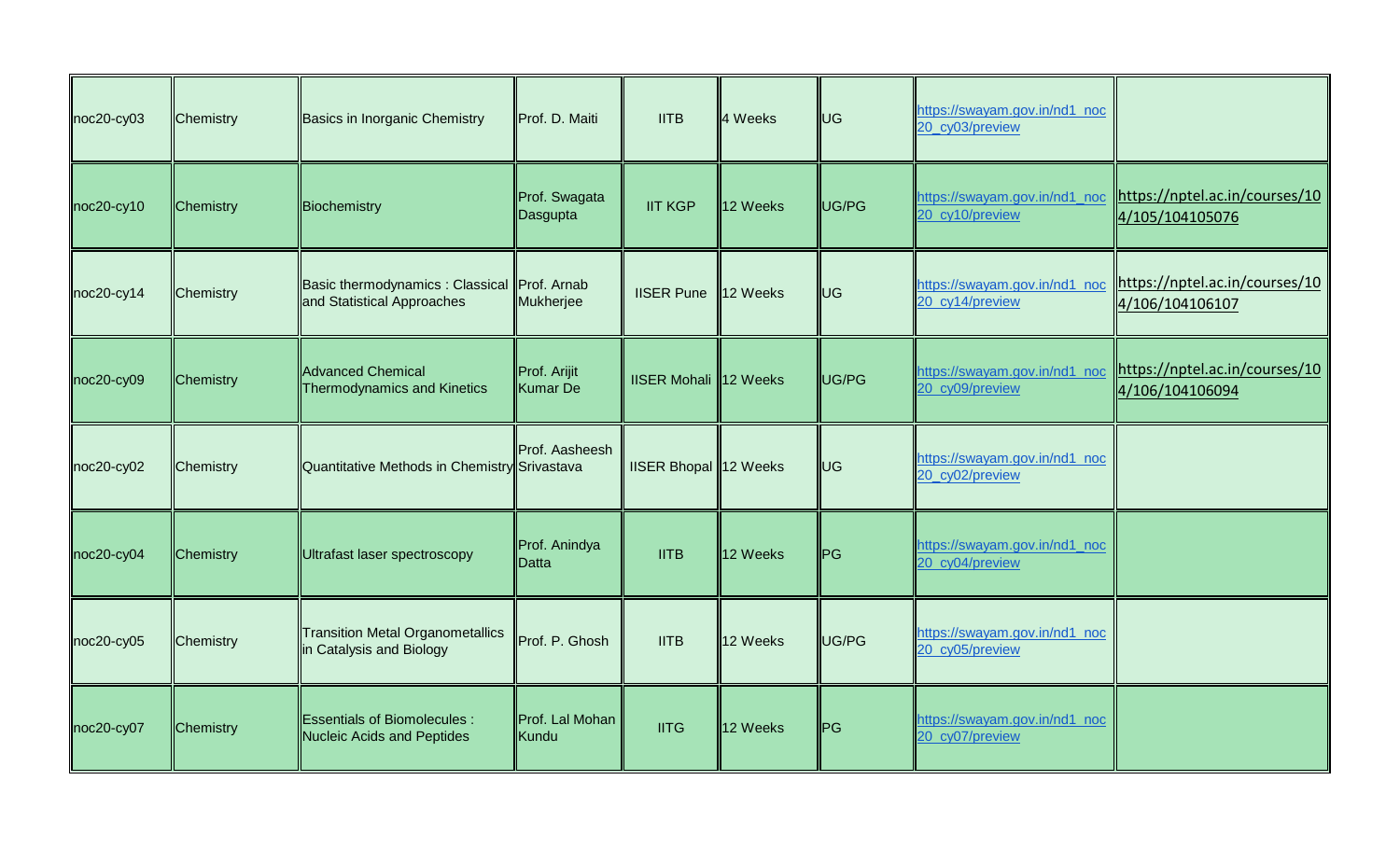| noc20-cy08       | Chemistry                | <b>Fundamentals of Spectroscopy</b>                                                                                    | Prof. Sayan<br>Bagchi               | <b>NCL Pune,</b><br><b>IISER Pune</b> | 12 Weeks | <b>UG</b>   | https://swayam.gov.in/nd1 noc<br>20_cy08/preview |                                                                                  |
|------------------|--------------------------|------------------------------------------------------------------------------------------------------------------------|-------------------------------------|---------------------------------------|----------|-------------|--------------------------------------------------|----------------------------------------------------------------------------------|
| $noc20$ -ce12    | <b>Civil Engineering</b> | Electronic Waste Management -<br><b>Issues And Challenges</b>                                                          | Prof. Brajesh<br><b>Kumar Dubey</b> | <b>IIT KGP</b>                        | 4 Weeks  | <b>I</b> PG | 20 ce12/preview                                  | https://swayam.gov.in/nd1_noc  https://nptel.ac.in/courses/10<br>5/105/105105169 |
| $noc20$ -ce13    | <b>Civil Engineering</b> | <b>Plastic Waste Management</b>                                                                                        | Prof. Brajesh<br><b>Kumar Dubey</b> | <b>IIT KGP</b>                        | 8 Weeks  | <b>I</b> PG | https://swayam.gov.in/nd1_noc<br>20 ce13/preview | https://nptel.ac.in/courses/10<br>5/105/105105184                                |
| $noc20$ -mg35    | Management               | Entrepreneurship                                                                                                       | Prof. C<br>Bhaktavatsala<br>Rao     | <b>IITM</b>                           | 12 Weeks | UG/PG       | https://swayam.gov.in/nd1_noc<br>20 mg35/preview |                                                                                  |
| $noc20$ -ma $23$ | Management               | Introduction to Operations<br>Research                                                                                 | Prof. G.<br>Srinivasan              | <b>IITM</b>                           | 8 weeks  | UG/PG       | https://swayam.gov.in/nd1_noc<br>20_ma23/preview |                                                                                  |
| noc20-hs20       | Multidisciplinary        | <b>Health Research Fundamentals</b>                                                                                    | Prof. Sanjay<br>Mehendale           | <b>NIE</b>                            | 8 Weeks  | ∥PG         | https://swayam.gov.in/nd1 noc<br>20_hs20/preview | https://nptel.ac.in/courses/10<br>9/106/109106095                                |
| noc20-ge13       | Multidisciplinary        | Current regulatory requirements<br>for conducting clinical trials in<br>India for investigational new<br>drug/new drug | Prof. Arun B.<br>Ramteke            | <b>CDSA</b>                           | 8 Weeks  | UG/PG       | https://swayam.gov.in/nd1_noc<br>20_ge13/preview |                                                                                  |
| $noc20 - ge14$   | Multidisciplinary        | Regulatory requirements for<br>medical devices including in vitro<br>diagnostics in India                              | Prof. Aseem<br>Sahu                 | <b>CDSCO</b>                          | 4 Weeks  | UG/PG       | https://swayam.gov.in/nd1_noc<br>20_ge14/preview |                                                                                  |